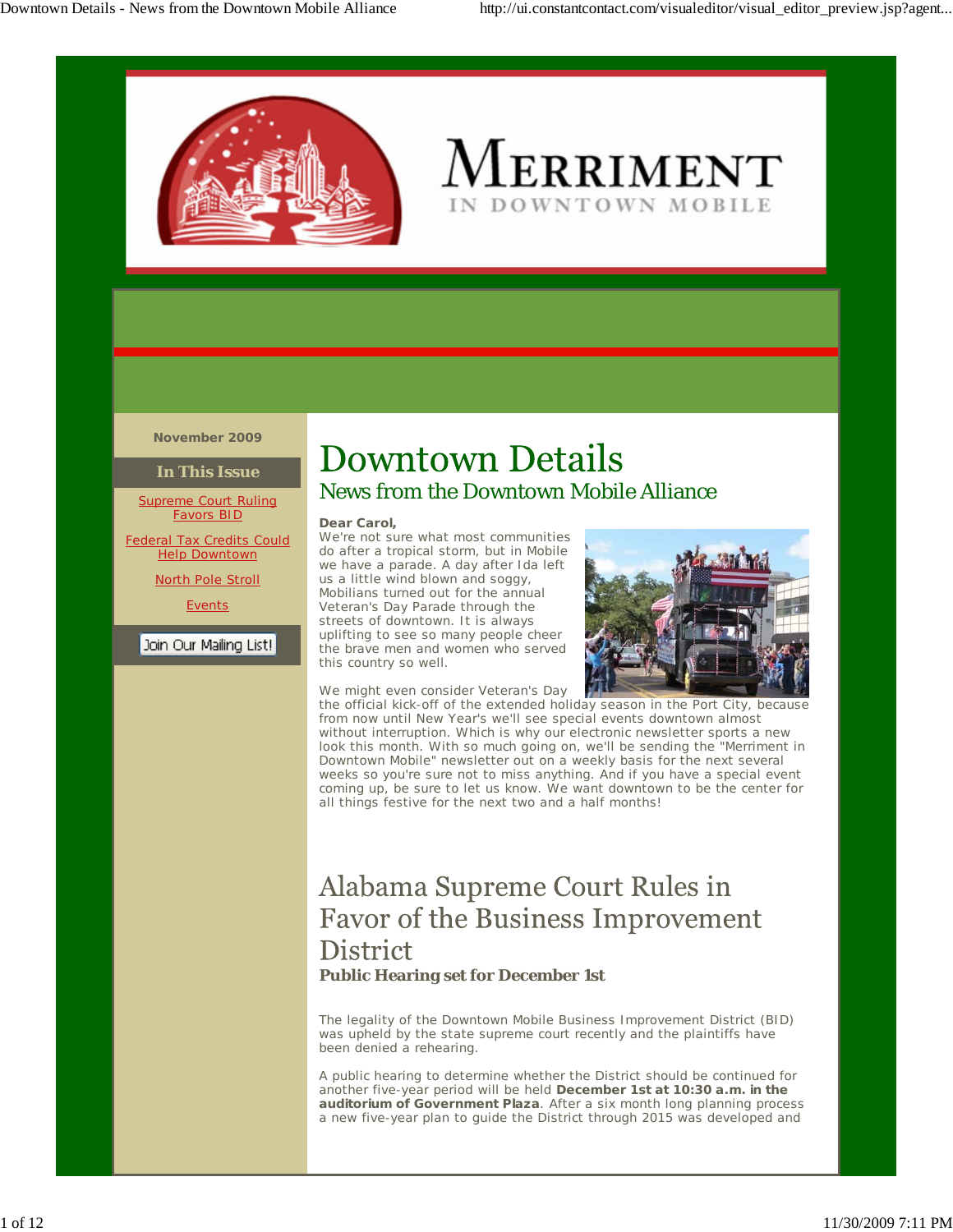sent out to all property owners. The plan is available on our website or in our office for review. We encourage all those who support the renewal of the Business Improvement District to attend the public hearing on the first.

### Downtown Mobile Alliance Seeking Support for Important Tax Credits

The Executive Committee of the Downtown Mobile Alliance has adopted a resolution expressing support for two federal bills that would result in beneficial changes to the Federal Rehabilitation Tax Credit (historic tax credit) legislation. Letters are being written to the state's legislative delegation on behalf of the many property owners who have made, or seek to make, investments in our historic city center.

As a 300 year old city, Mobile is blessed with many significant historic structures. Many however, are in need of repair. As part of our overall revitalization program for the City, we are constantly seeking ways to make redevelopment and repurposing of these significant structures economically feasible while minimizing the environmental impact through reduced use of materials transport and landfills, and preservation of embedded energy.

These legislative revisions will create incentives for smaller projects, expand the tax credit for use with residential rental housing, define older buildings as those greater than 50 years old, allow for leasing arrangements with tax exempt entities in historic buildings, make historic buildings more energy efficient, allow for moderate rehabilitation, and work more effectively with state historic tax credits.

If you would like to add your letter of support to this important effort, please contact Elizabeth Sanders at esanders@downtownmobile.org for more information.

# New Event Added for the Holidays

This year the North Pole Stroll has been added to the many wonderful holiday events you've come to expect in Downtown Mobile. The event is set for **December 4th from 5:00 - 8:00** and comes two weeks after the lighting of the Christmas Tree in Bienville Square, followed by the December ArtWalk on December 11th and the Christmas and Holiday Parade on the 19th. Downtown will definitely be the place to be for free, family focused holiday celebrations.



The North Pole Stroll was conceived by businesses along Royal Street and the

inaugural year's activities will be centered on Royal and Dauphin streets. Highlights include:

- Children's Activities in the Exploreum and Museum of Mobile
- Unveiling of 20 decorated balconies at the Hampton Inn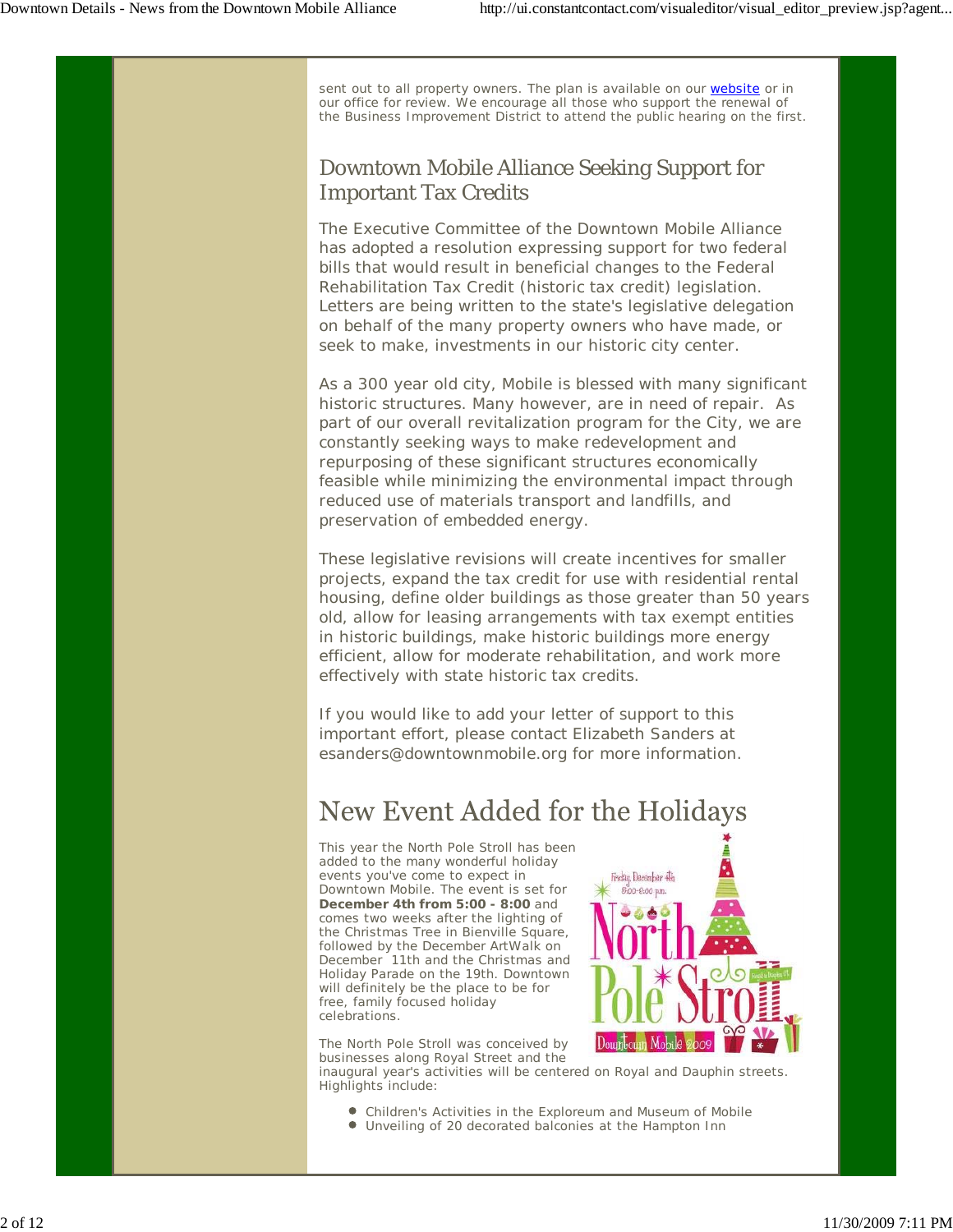- Carolers and other live entertainment
- Special Fed Ex box for "Letters to Santa"
- Storytime in the lobby of the Battle House Hotel
- **Holiday vendors**
- A "Snow Tunnel" for little ones to explore

# **Downtown Doings**

Some events happening in Downtown Mobile

*Name a Dino Contest* **Gulf Coast Exploreum** Contest ends December 4th

The first dinosaur in the Gulf Coast Exploreum's upcoming *Dinosaurs Downtown* exhibit has arrived and is in need



of a name! The Exploreum today launched the "Name a Dino" contest, inviting the public to pick a name for Mobile's new baby Tyrannosaurus Rex, who is now on display at the science center.

A fast-runner and deadly predator, the Tyrannosaurus Rex is the most well-known dinosaur and one of the largest land carnivores of all time. Tyrannosaurus means "tyrant lizard" and Rex means "king" in Latin. Participants are encouraged to use this description of the dinosaur and to be creative in name selections.

Please visit the link below for full contest rules and information.

Name a Dino Contest



*Cascading Chrysanthemum Bloom Out!* **Bellingrath Gardens & Home** Now through November 22 Hundreds of four-foot long cascades displayed on bridges and balconies, in baskets and containers; columns of mums; mums in the flower beds and bordering the Great Lawn. From 8 a.m. to 5 p.m.

Bellingrath Gardens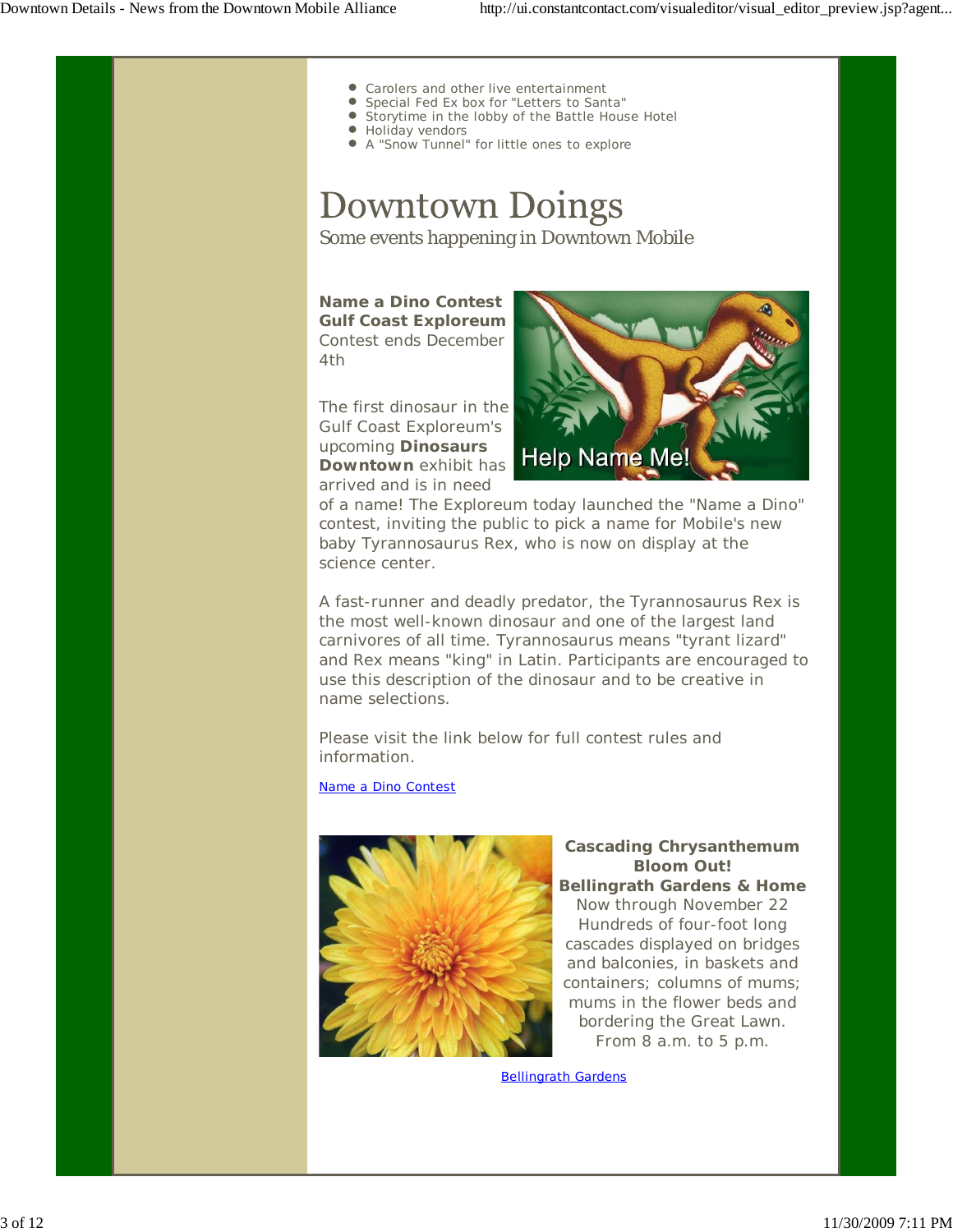#### *Pillars of the Community-Mobile's Greek Revival Movement* **Museum of Mobile**

Now through January 10 The love affair of the city and its architecture is a story retold in The Museum of Mobile's newest temporary exhibit. As a companion piece to the new book by John Sledge, the exhibit explores the people who in the 1820's changes the region physically from a fortifies colonial town to a more modern American city. "Pillars of the

Community" will examine the extraordinary early nineteenth



century intersection of personality, economics, architecture and technology that made Mobile's columned masterpieces possible.

Also, don't miss the Springdale Barnes & Noble Bookfair from December 11 - 13. During this weekend, a portion of all sales in the store will be donated to the Barton Academy Preservation Fund. John Sledge will be on hand to sign *The Pillared City* Dec. 12 from 4:30 - 6:30 p.m.

Museum of Mobile



**FOUR CENTURIES OF DISCOVERY** 

*Vision of the Universe: Four Centuries of Discovery Space Exhibit* **Ben May Main Library** Now through November 20

An exciting traveling exhibit that uses dramatic imagery ranging from Galileo's observations to images taken by the Hubble Space Telescope and other space missions. The exhibit is part of the International Year of Astronomy, a global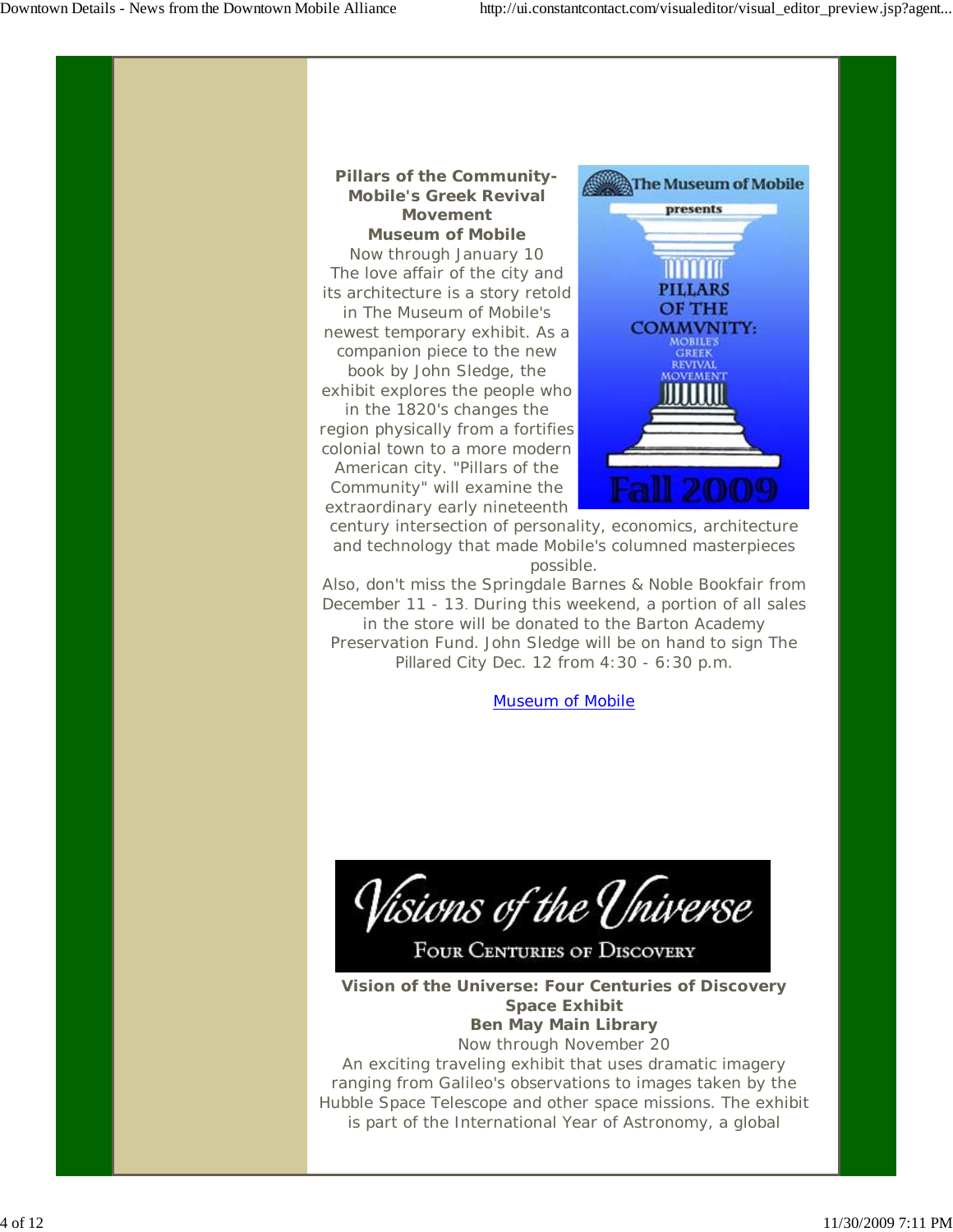celebration of astronomy and its contributions to society and culture.

#### Mobile Public Library



*The Cat's Meow- and The Dog's Bow Wow*

**Cathedral Square Gallery** Now through November 29 Artists featuring works of art representing our beloved pet friends. Collection of food, toys and other donations for SPCA.

Cathedral Square Gallery

#### *"Bob the Builder/Project: Build It"*

**Gulf Coast Exploreum** Now through January 3 A 2,000-square-foot exhibit that replicates elements from Bob the Builder's world inspiring teamwork, inviting inspiration and bringing environmentally friendly building



environmentally friendly building themes to life for children and their families. Sponsored by local Heritage Homes, Lowe's, and Publix.

#### The Exploreum

*Fade: Off Centre Window Exhibition* **Space 301** Now through December 6 Be sure to go by the Space 301 Off Centre windows beside the Saenger Theatre at 6 South Joachim Street to view our new exhibition FADE. The exhibit,

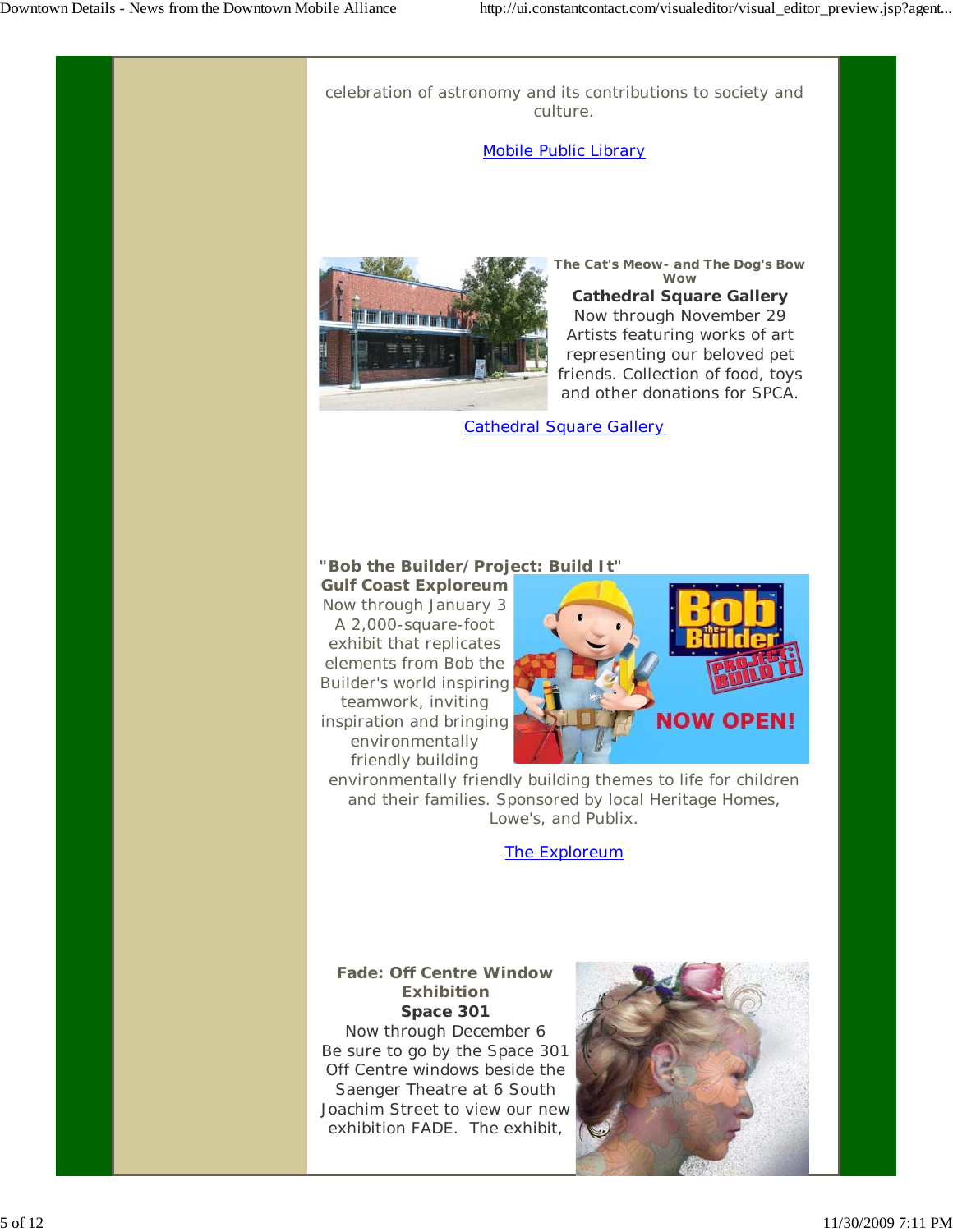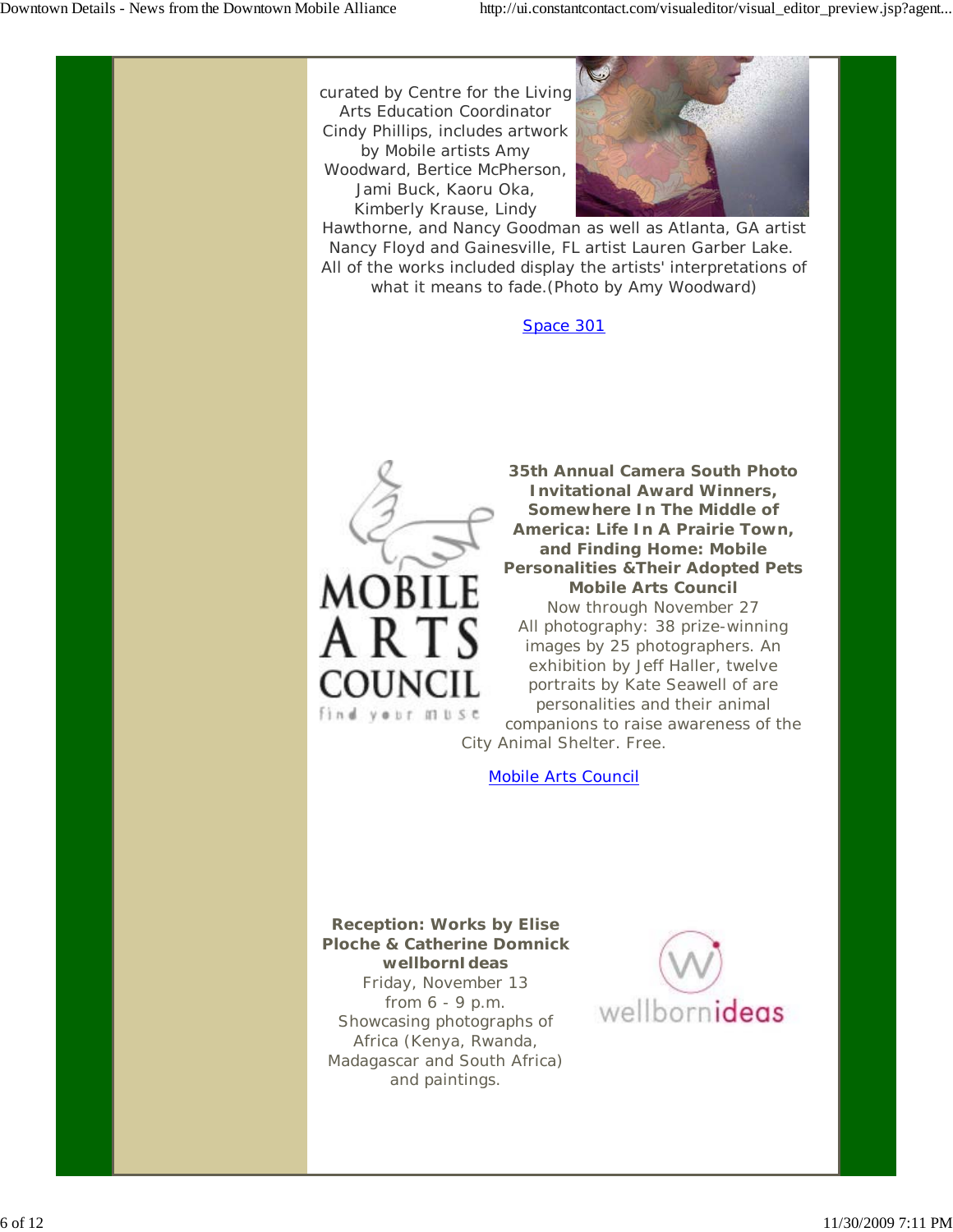

### *LoDa Artwalk* **Cathedral Square Arts District**

Friday, November 13 from 6 to 9 p.m.

Second Fridays in downtown have become quite a popular time and place to be! With the Join downtown art galleries, institutions, studios and unique shops as they open their doors and welcome you inside to see

beautiful artwork, sample delicious foods and hear the sounds of the LoDa Artwalk.

This Friday, entertainment in Cathedral Square includes performers from the upcoming International Festival, The Blount High School Dance Team, and Spring Hill College's Cultural Impulse Step Team.

Neighborhood & Community Services

#### *Gulf Coast Comedy Jam* **Mobile Civic Center** Friday, November 13 at 8 p.m. Presented by Variety Entertainment. Featuring Nephew Tommy, Jay Anthony Brown, Earthquake and JJ. Tickets are on sale



now! Ages 18 +

Mobile Civic Center



*The Art of Function (Opening Reception)* **The Paper Wasp** Friday, November 13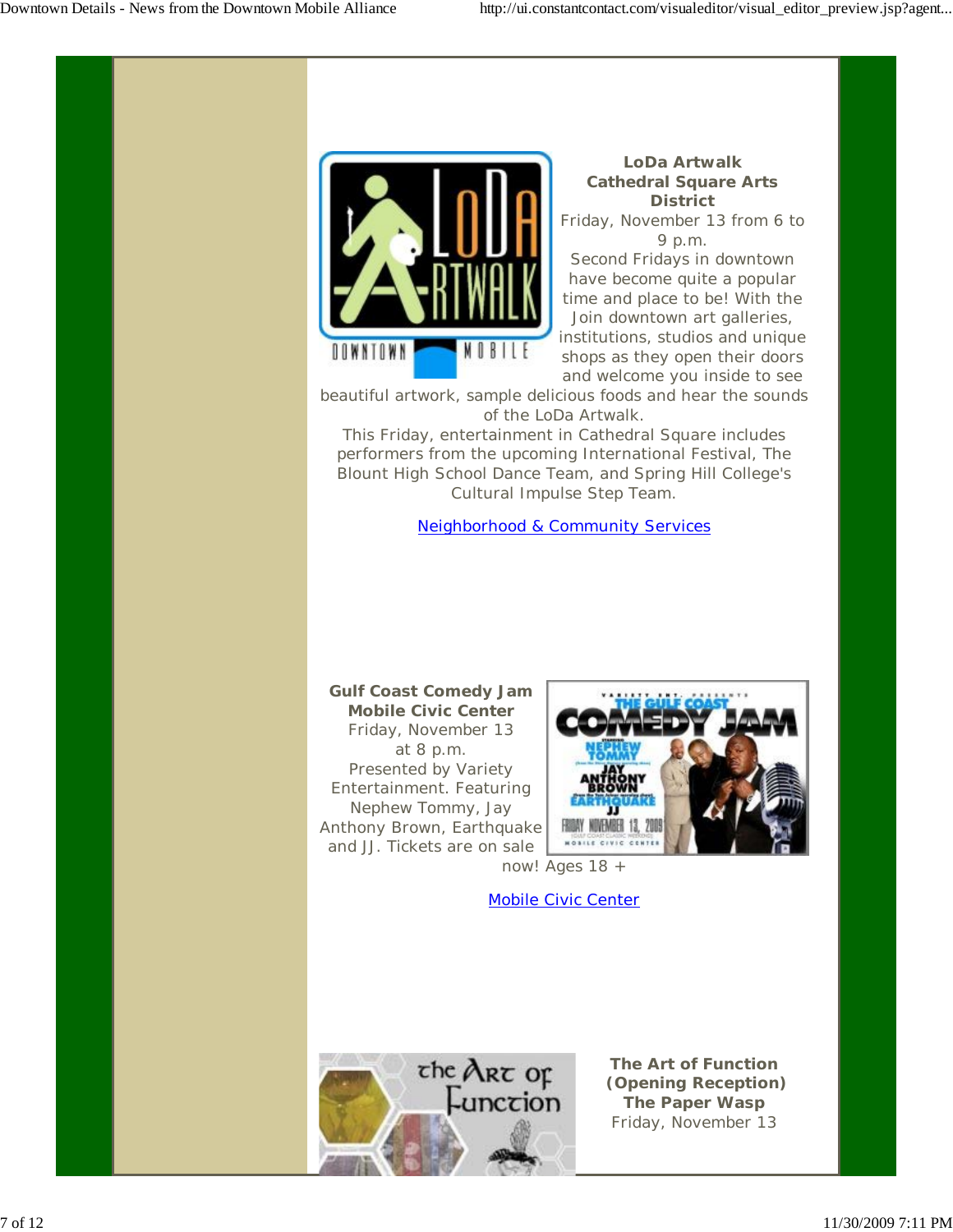

from 6 - 9 p.m. Exhibition exploring the world of functional art and fine craft through glass, textiles, ceramics and handbound books by local and regional artists.

#### The Paper Wasp Facebook

#### *Art Soup* **Christ Church Cathedral**

Friday, November 13 from 6 to 9 p.m. Choose (and keep) an artist-made bowl; taste a variety of soups, bid in a silent art auction,; enjoy music by Bay Runners. Benefits 15 Place (Mobile's multi-service center for the homeless) Tickets are \$40. Reservations recommended.

#### 15 Place

### *Of This: Two Southern Visual Voices*

**Space 301** November 13 through January 3 Works by Bernice Sims and Preston Geter, curated by Pieter Favier (assistant professor, Fine & Performing Arts, Spring Hill College). The opening reception



will be from 6 - 9 p.m. and curator will speak at 7 p.m.

Space 301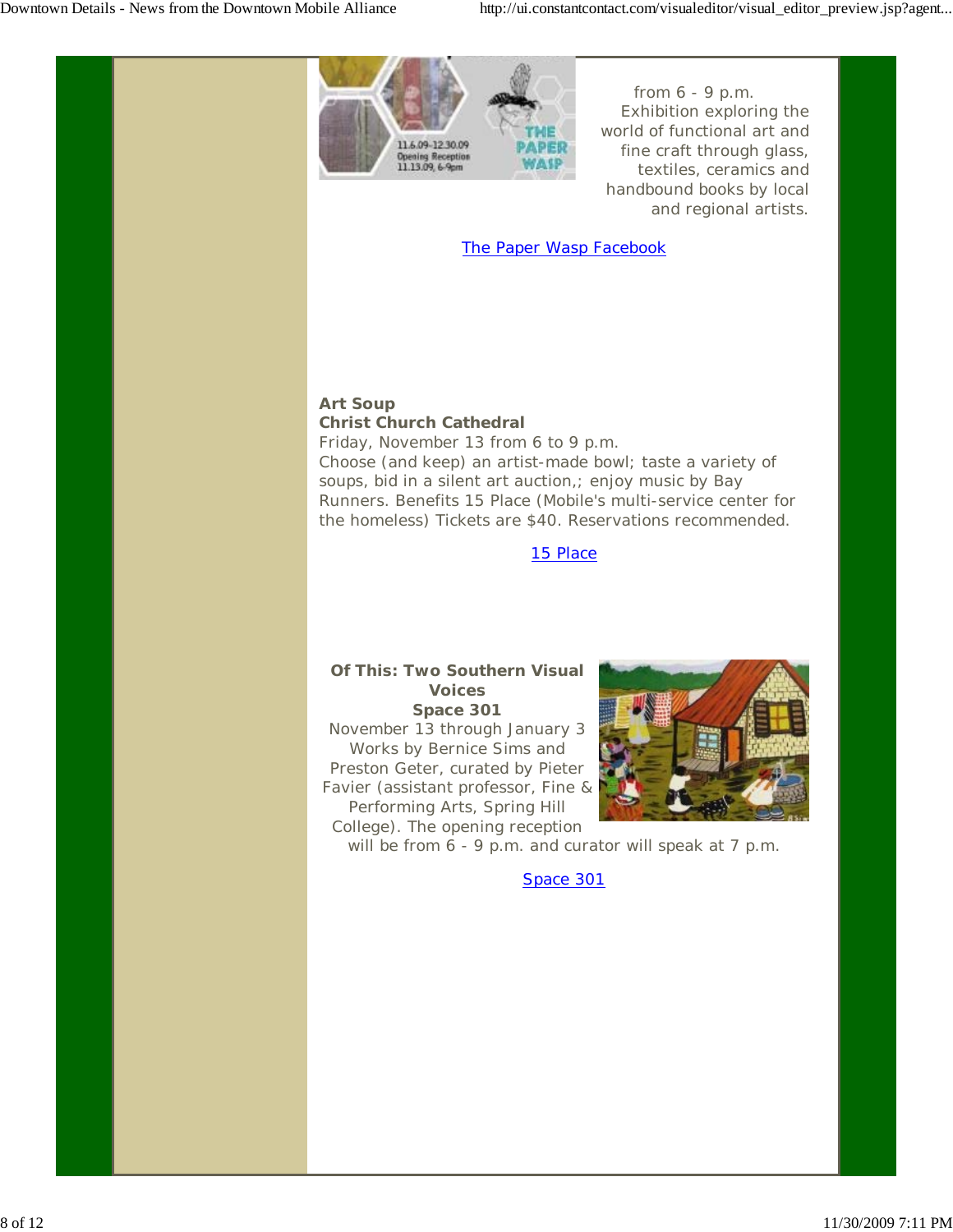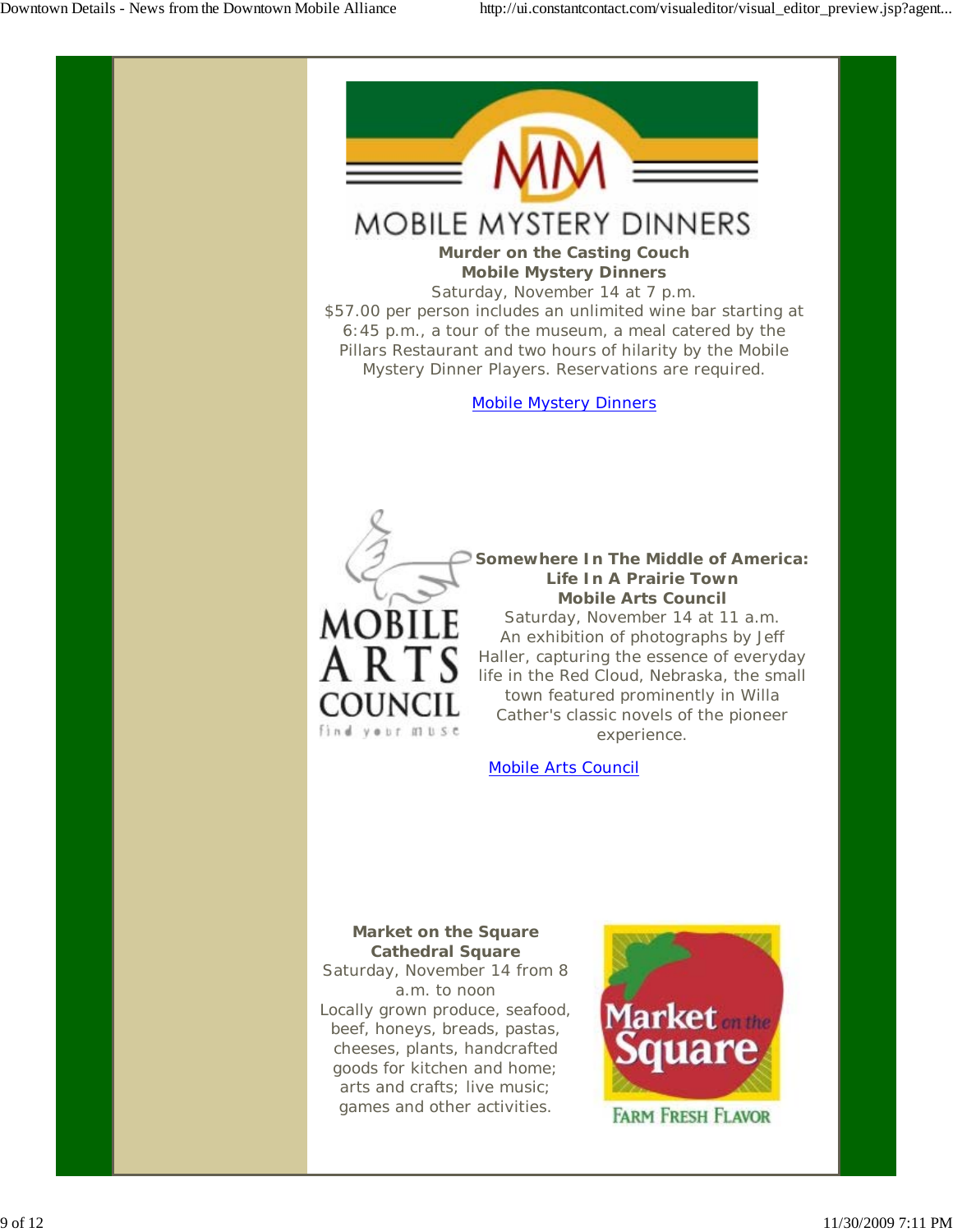#### Neighborhood & Community Services



*Beethoven & Blue Jeans* **Saenger Theatre** November 14 and 15 Don't forget your blue jeans for this annual Mobile Symphony favorite, sure to be a sellout! Enjoy the mischievous melodies of Rossini's Thieving Magpie Overture, and hear two of you Beethoven favorites- the sublime Piano Concerto No. 3 with piano phenomenon (and master skateboarder) Alpin Hong , and Beethoven's most propulsive and rhythmic work, Symphony No. 7.

Bring canned goods to benefit the Bay Area Food Bank.

Mobile Symphony

#### **Flying On One Engine** *Ben May Main Library* Sunday, November 15

 at 2 p.m. The film will be followed by a Q & A with filmmaker Joshua Z.



Weinstein. This film is a part of the 2009-2010 Southern Circuit of Independent Filmmakers. Sponsored by the Mobile Arts Council and the Mobile Public Library. Free.

Mobile Arts Council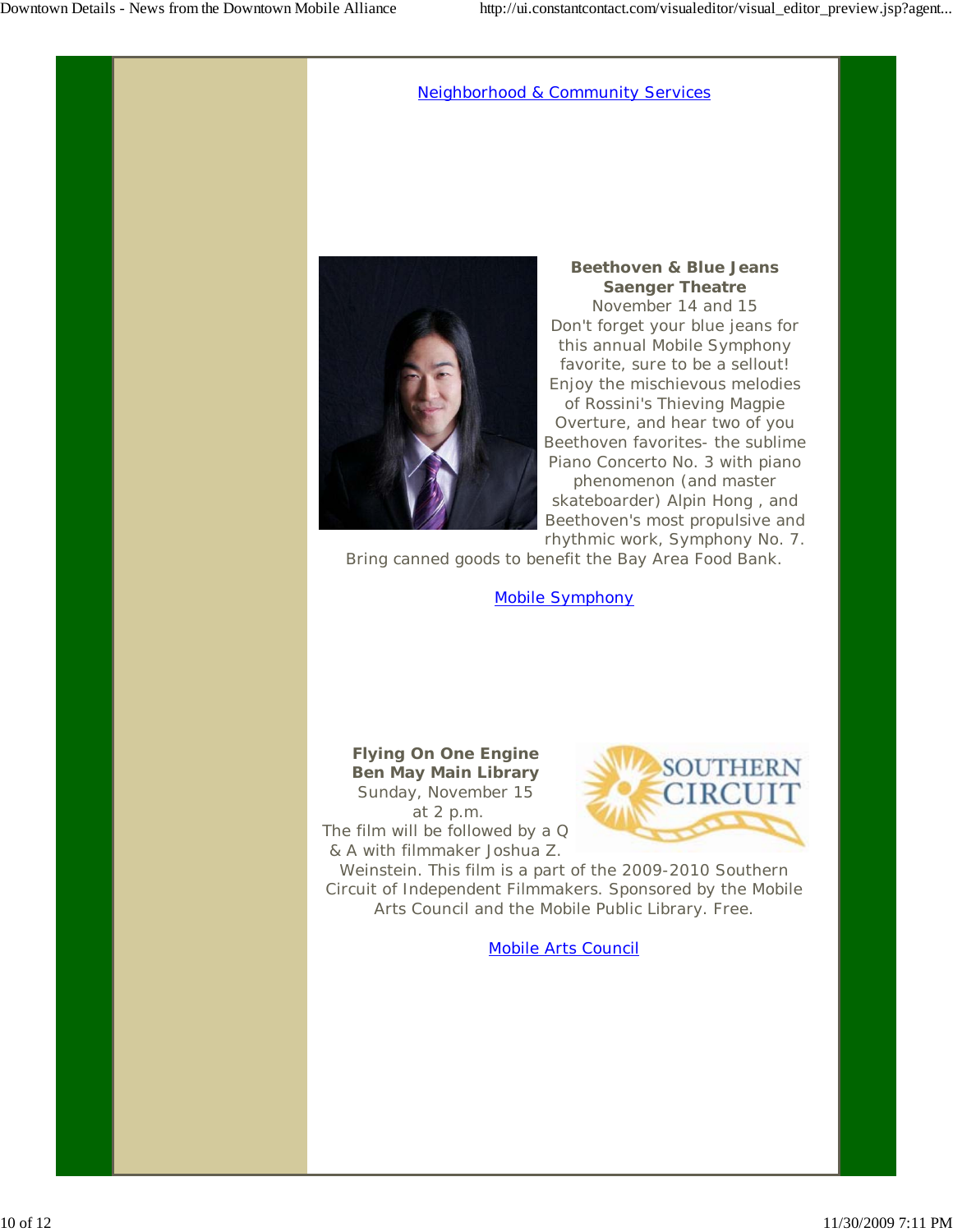

*Mobile International Festival* **Mobile Civic Center**

November 19, 20 (student days) and 21 (family day) Enjoy the adventure of first-hand experience of varied cultures. You can visit the continents of Asia and Africa in the lobby area and Europe and the Americas in the East Exhibit Hall. Come face-to-face with people from every corner of the world and feel their friendliness. See the arts and crafts, hear the sounds, be entertained, and taste the flavors of the world. Observe the many wonderful traditions handed down from many generations and brought here from other countries. Don't miss the Opening Ceremony and Parade of Flags to start off the celebration! Catch the colorful dancers and musicians from two stages, in the cultural booths or the strolling musicians.

#### Mobile International Festival



*Jamey Johnson* **Saenger Theatre** Thursday, November 19 at 8 p.m. With special guest Randy Houser. Tickets are on sale now!

Saenger Theatre